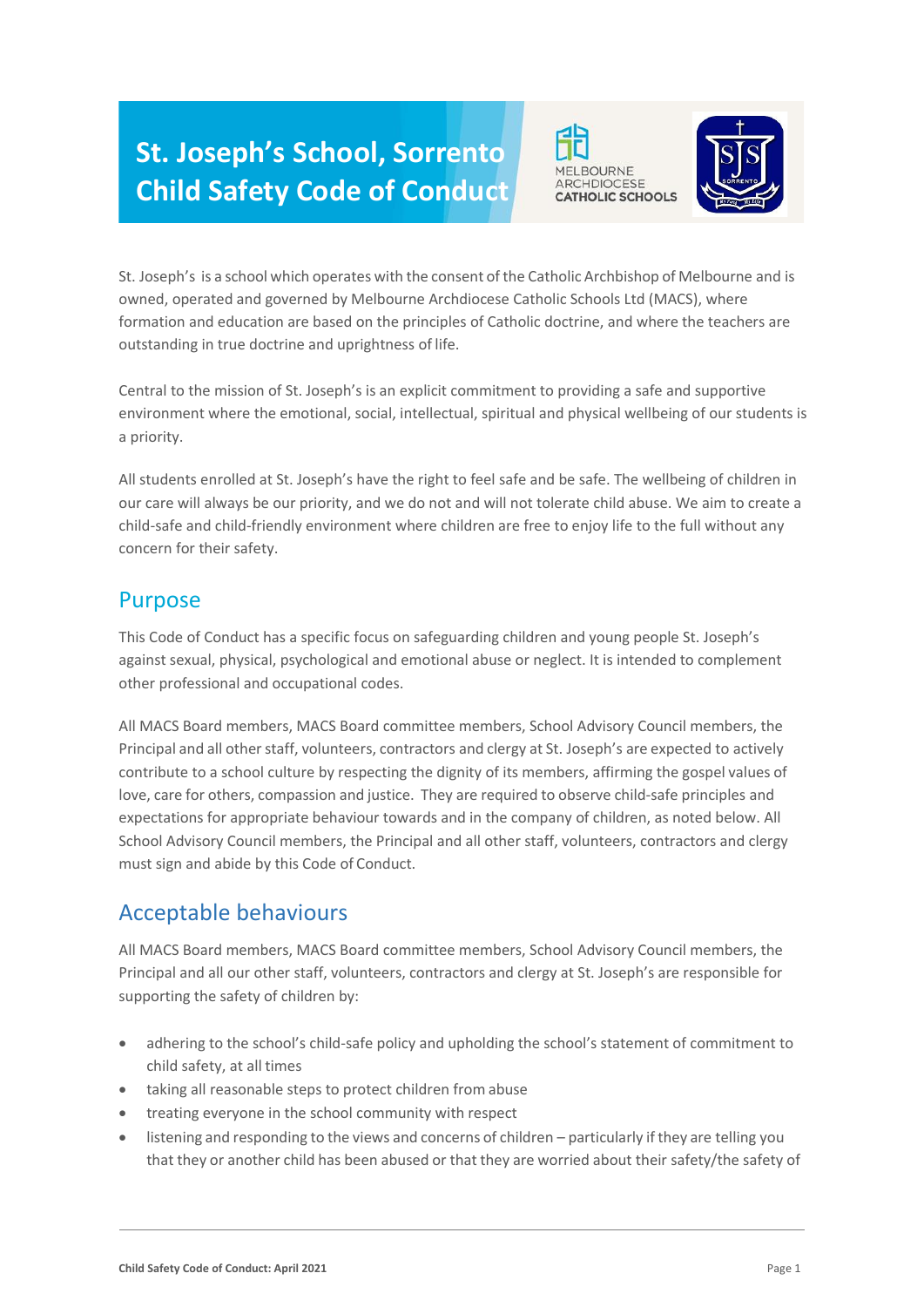another child

- promoting the cultural safety, participation and empowerment of Aboriginal and Torres Strait Islander children (for example, by never questioning an Aboriginal or Torres Strait Islander child's self-identification)
- promoting the cultural safety, participation and empowerment of children with culturally and linguistically diverse backgrounds (for example, by having a zero-tolerance for discrimination)
- promoting the safety, participation and empowerment of children with a disability (for example, during personal care activities)
- ensuring as far as practicable that adults are not alone with a child
- reporting any allegations of child abuse to the school's leadership (or child safety officer if the school has appointed someone to this role)
- understanding and complying with all reporting obligations as they relate to mandatory reporting and reporting under the *Crimes Act 1958* (Vic.)
- reporting any child safety concerns to the school's leadership (or child safety officer if the school has appointed someone to thisrole)
- ensuring as quickly as possible that the child is safe if an allegation of child abuse is made
- reporting to the Victorian Institute of Teaching (VIT) any charges, committals for trial or convictions in relation to a sexual office by a registered teacher, or specific allegations or concerns about a registered teacher.

# Unacceptable behaviours

All MACS Board members, MACS Board committee members, School Advisory Council members, the Principal and all our other staff, volunteers, contractors and clergy at St. Joseph's must not:

- ignore or disregard any suspected or disclosed child abuse
- develop any 'special'relationships with children that could be seen asfavouritism (for example, the offering of gifts or special treatment for specific children)
- exhibit behaviours with children which may be construed as unnecessarily physical (for example, inappropriate sitting on laps)
- put children at risk of abuse (for example, by locking doors)
- initiate unnecessary physical contact with children or do things of a personal nature that a child can do for themselves (for example, toileting or changing clothes)
- engage in open discussions of a mature or adult nature in the presence of children (for example, personal social activities)
- use inappropriate language in the presence of children
- express personal views on cultures, race or sexuality in the presence of children
- discriminate against any child, including because of age, gender, race, culture, vulnerability, sexuality, ethnicity or disability
- work with children while under the influence of alcohol or illegal drugs
- have contact with a child or their family outside school without the school leadership's or child safety officer's (if the school has appointed someone to this role) knowledge and/or consent orthe school governing authority's approval (for example, unauthorised after-hours tutoring, private instrumental/other lessons or sport coaching); accidental contact, such as seeing people in the street, is appropriate
- have any online contact with a child (including by social media, email, instant messaging etc.) or their family unless necessary (for example, providing families with educational information or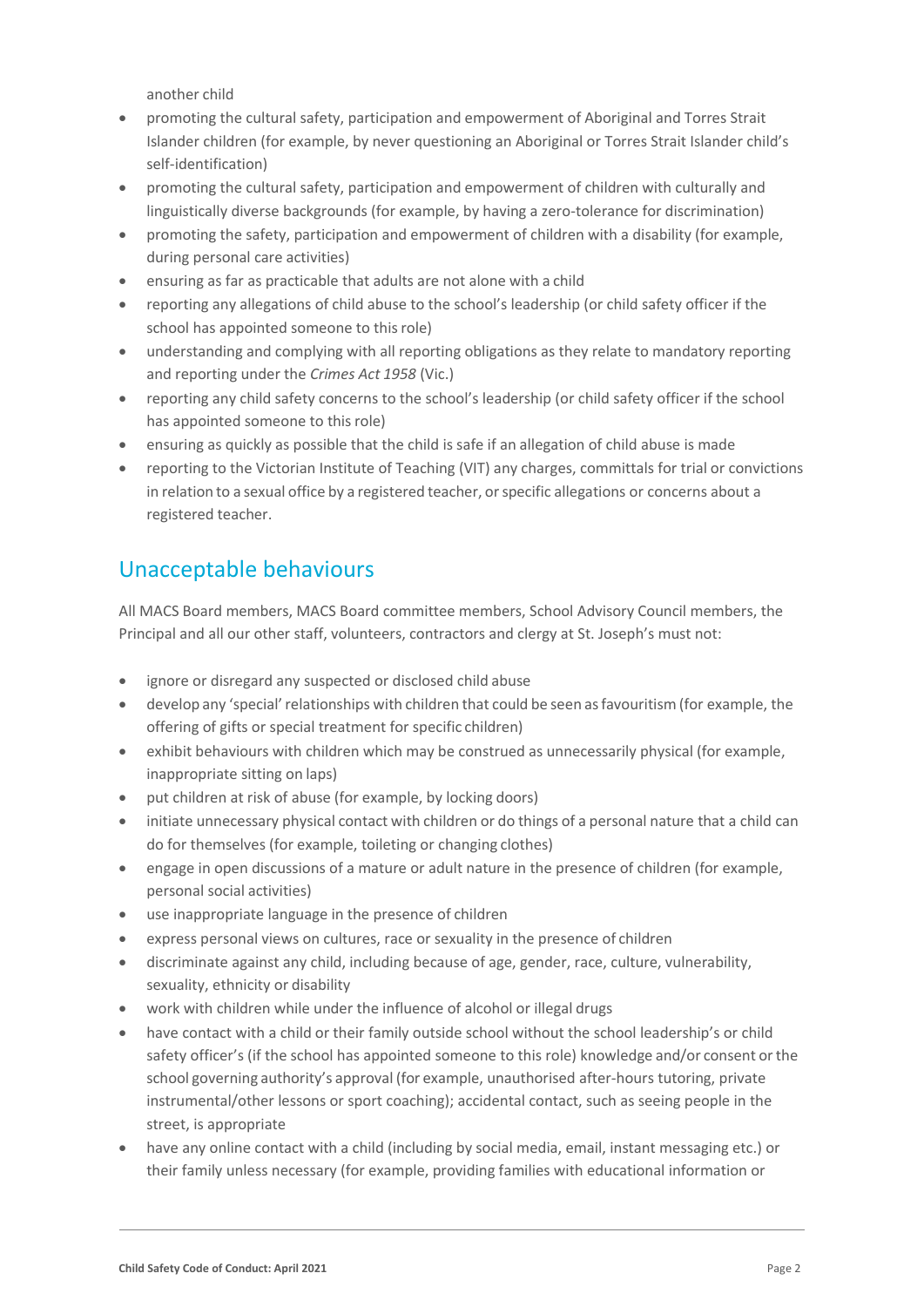assisting students with their schoolwork)

- use any personal communication channels/devices such as a personal email account
- exchange personal contact details such as phone numbers, social networking sites or email addresses
- photograph or video a child without the consent of the parents or carers
- consume alcohol or drugs at school or at school events in the presence of children.

### Teachers

Teachers are also required to abide by the principles relating to relationships with students as set out in the Victorian Teaching Profession's Code of Conduct published by the VIT. These principles include:

- knowing their students well, respecting their individual differences and catering for their individual abilities
- working to create an environment which promotes mutual respect
- modelling and engaging in respectful and impartial language
- protecting students from intimidation, embarrassment, humiliation and harm
- respecting a student's privacy in sensitive matters
- interacting with students without displaying bias or preference
- not violating or compromising the unique position that a teacher holds of influence and trust in their relationship with students.

#### Psychologists and school counsellors

In their dealings with students, psychologists and school counsellorsshould also take into account their professional obligations as set out in a code of ethics or practice to which they are bound, including because of their membership of:

- the Australian Health Practitioner Regulation Agency
- the Australian Counselling Association
- Speech Pathology Australia.

### Sports and recreation

Coaches, staff members and volunteers involved in coaching, training or assisting students during sporting and recreation activities should adopt practices that assist children to feel safe and protected, including:

- using positive reinforcement and avoiding abusive, harassing or discriminatory language
- coaching students to be 'good sports'
- explaining the reason for the contact and asking for the student's permission if physical contact with a student by a coach or other adult is necessary during a sporting or other recreational activity
- avoiding (where possible) situations where an adult may be alone with a student such as in a dressing or change room, first aid room, dormitory or when the student needs to be transported in a vehicle.